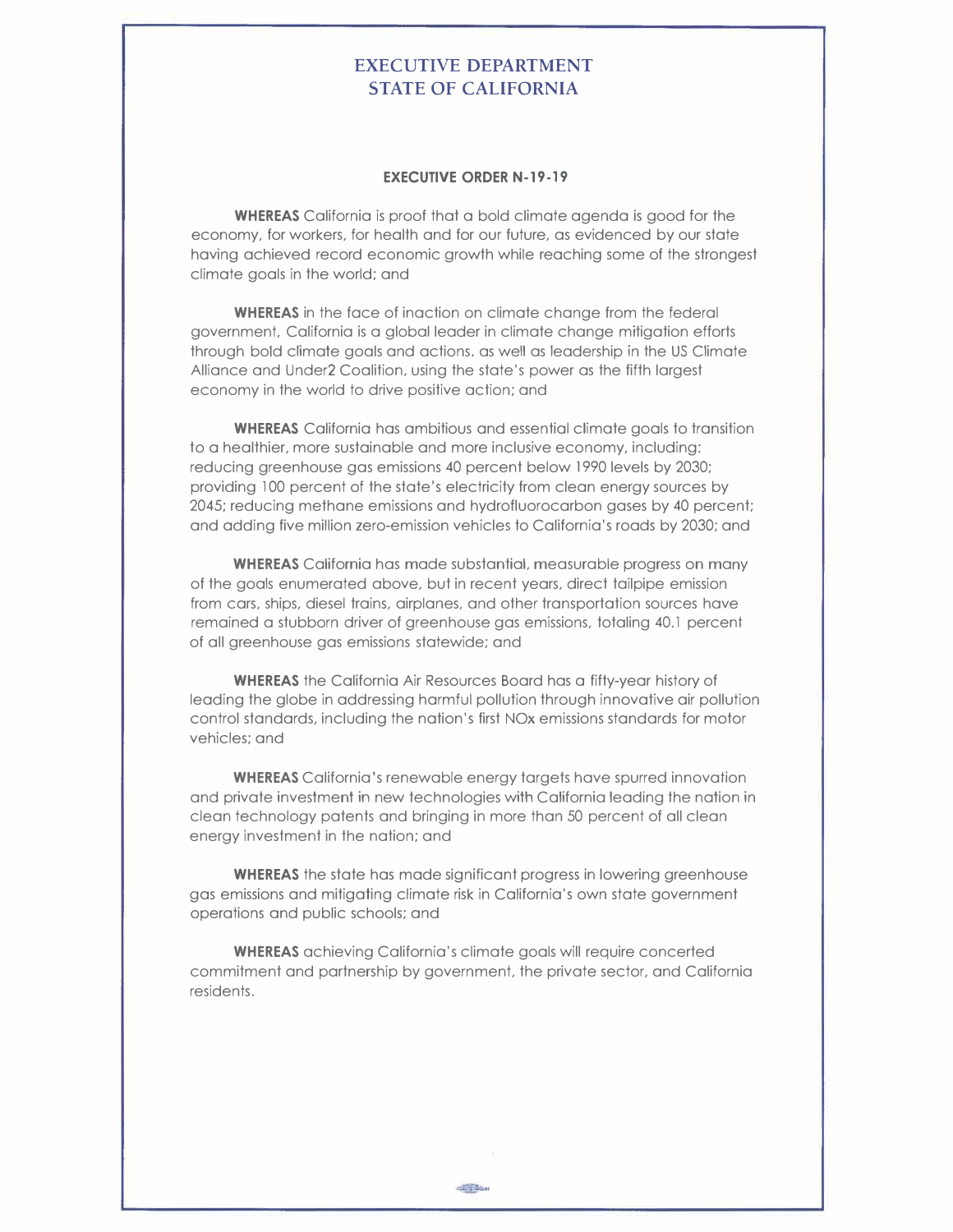**NOW, THEREFORE, I, GAVIN NEWSOM,** Governor of the State of California, by virtue of the power and authority vested in me by the Constitution and the statutes of the State of California, do hereby issue the following Order to become effective immediately to require that every aspect of state government redouble its efforts to reduce greenhouse gas emissions and mitigate the impacts of climate change while building a sustainable, inclusive economy.

- l. To leverage the state's \$700 billion investment portfolio to advance California's climate leadership, protect taxpayers, and support the creation of high-road jobs, the Department of Finance shall create a Climate Investment Framework.
	- a. The Framework shall include a proactive investment strategy for the state's pension funds that reflects the increased risks to the economy and physical environment due to climate change.
	- b. The Framework shall provide the timeline and criteria to shift investments to companies and industry sectors that have greater growth potential based on their focus of reducing carbon emissions and adapting to the impacts of climate change, including but not limited to investments in carbon-neutral, carbon-negative, climate resilient, and clean energy technologies.
	- c. The Framework shall align with the fiduciary responsibilities of the California Public Employees' Retirement System, California State Teachers' Retirement System and the University of California Retirement Program.
	- d. The Department of Finance shall consult with the Governor's Office of Planning and Research, and the California Department of Human Resources on the Framework.
- 2. The State Transportation Agency shall leverage the more than \$5 billion in annual state transportation spending for construction, operations, and maintenance to help reverse the trend of increased fuel consumption and reduce greenhouse gas emissions associated with the transportation sector. To accomplish this, the State Transportation Agency, in consultation with the Department of Finance, shall:
	- a. Align the state's climate goals with transportation spending on planning, programming and mitigation to achieve the objectives of the state's Climate Change Scoping Plan, where feasible,
	- b. Reduce vehicle miles traveled by strategically directing discretionary transportation investments in support of housing production near available jobs and in accordance with the state's smart growth principles, as defined in Government Code section 65041.1, and taking public health into account,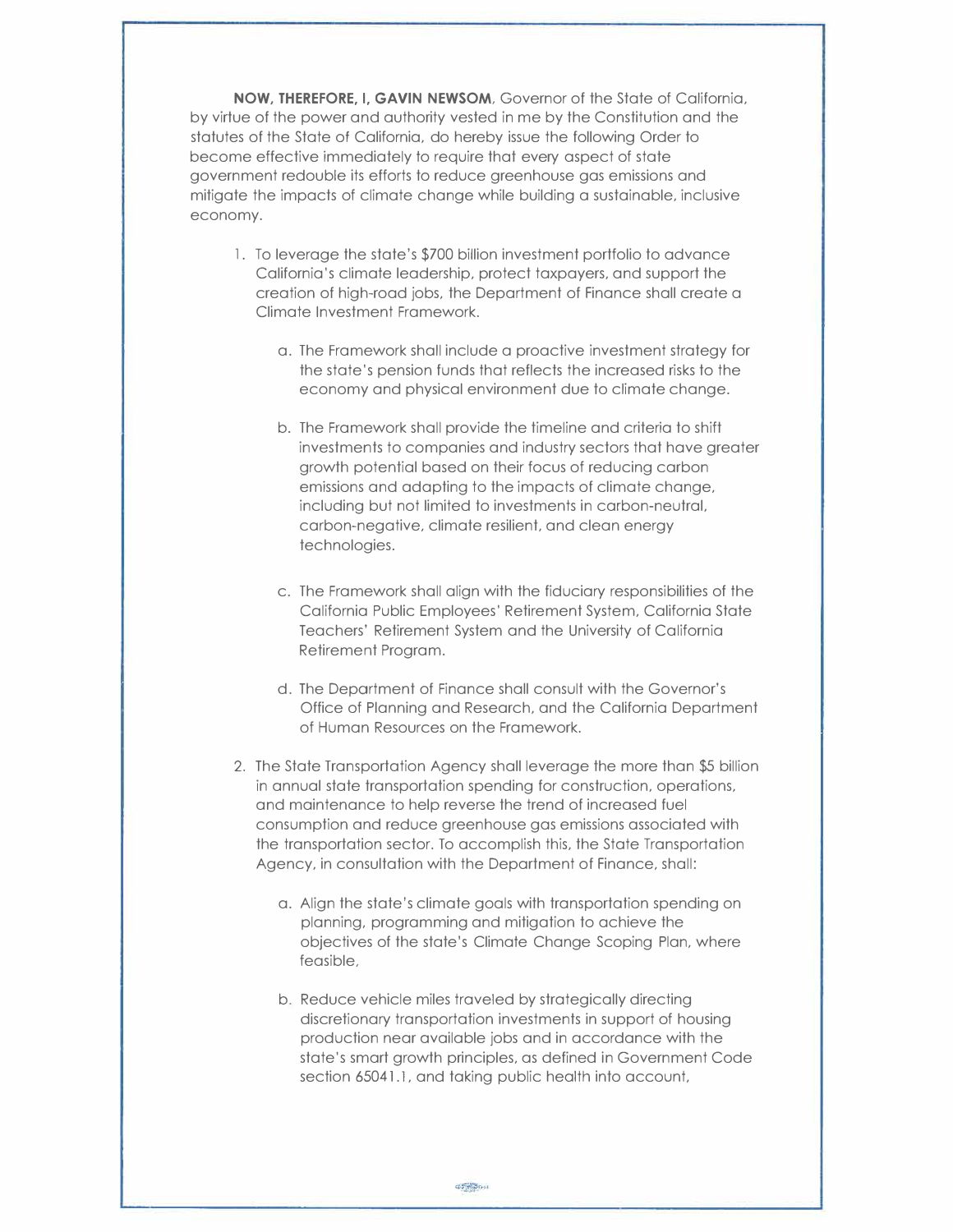| c. Reduce congestion through innovative strategies designed to<br>encourage people to shift from cars to other modes of<br>transportation,                                                                                                                                                                                   |
|------------------------------------------------------------------------------------------------------------------------------------------------------------------------------------------------------------------------------------------------------------------------------------------------------------------------------|
| d. Fund transportation options that contribute to the overall health<br>of Californians and reduce greenhouse gas emissions, such as<br>transit, walking, biking and other active modes, and                                                                                                                                 |
| e. Mitigate increases in transportation costs for lower income<br>Californians.                                                                                                                                                                                                                                              |
| 3. The Department of General Services shall leverage its management<br>and ownership of the state's 19 million square feet in managed<br>buildings, 51,000 vehicles and other physical assets and goods to<br>minimize state government's carbon footprint. To accomplish this, the<br>Department of General Services shall: |
| a. Maximize reduction of greenhouse gas emissions, including<br>harmful diesel emissions, from the state fleet,                                                                                                                                                                                                              |
| b. Develop and implement sustainable purchasing policies across<br>state agencies that prioritize the purchase of environmentally<br>preferable goods such as more sustainable food and recycled<br>materials, consistent with state climate policies,                                                                       |
| c. Reduce greenhouse gas emissions and mitigate climate risk from<br>the state's owned and future-leased buildings,                                                                                                                                                                                                          |
| d. Manage energy demand to maximize benefits to the grid, and                                                                                                                                                                                                                                                                |
| e. Promote zero-emission vehicle purchasing in state and local<br>government fleets.                                                                                                                                                                                                                                         |
| 4. To accelerate progress towards California's goal of five million zero<br>emissions vehicles sales by 2030, the California Air Resources Board<br>shall:                                                                                                                                                                   |
| a. Develop new criteria for clean vehicle incentive programs to<br>encourage manufacturers to produce clean, affordable cars,                                                                                                                                                                                                |
| b. Propose new strategies to increase demand in the primary and<br>secondary markets for zero emissions vehicles, and                                                                                                                                                                                                        |
| c. Consider strengthening existing or adopting new regulations to<br>achieve the necessary greenhouse gas reductions from within<br>the transportation sector.                                                                                                                                                               |
| IT IS FURTHER ORDERED that as soon as hereafter possible, this Order shall<br>be filed with the Office of the Secretary of State and that widespread publicity<br>and notice shall be given to this Order.                                                                                                                   |